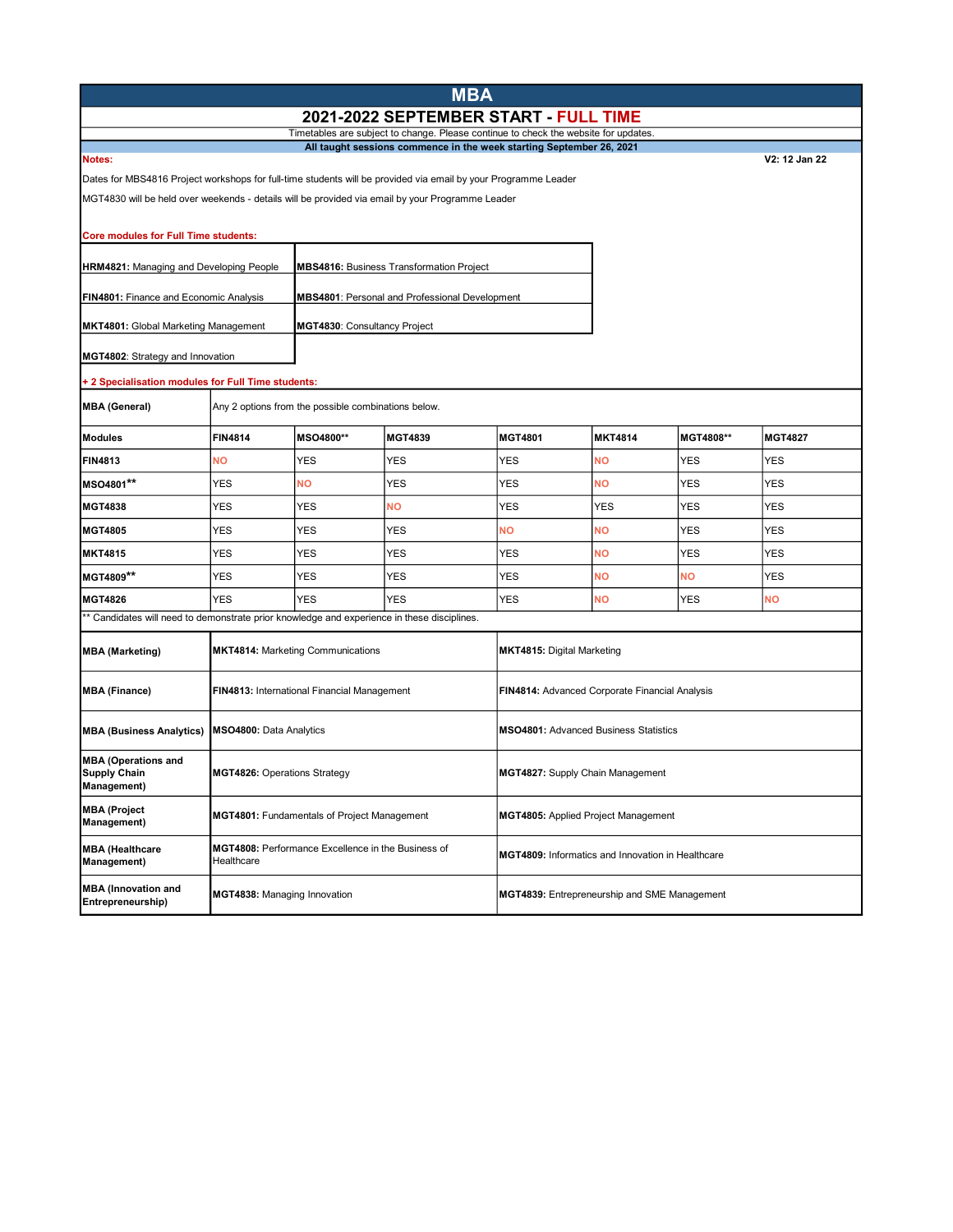|                                                                                     |                                                                |                                                      | <b>MBA</b>        |                   |                 |             |  |  |  |  |
|-------------------------------------------------------------------------------------|----------------------------------------------------------------|------------------------------------------------------|-------------------|-------------------|-----------------|-------------|--|--|--|--|
| 2021-2022 SEPTEMBER START - FULL TIME                                               |                                                                |                                                      |                   |                   |                 |             |  |  |  |  |
| Timetables are subject to change. Please continue to check the website for updates. |                                                                |                                                      |                   |                   |                 |             |  |  |  |  |
|                                                                                     | Timetable from 26 Sep 2021 till 18 Nov 2021                    |                                                      |                   |                   |                 |             |  |  |  |  |
| <b>Module code</b>                                                                  | <b>Module name</b>                                             | Day                                                  | <b>Type</b>       | <b>Start Time</b> | <b>Duration</b> | <b>Room</b> |  |  |  |  |
| FIN4801                                                                             | Finance and Economic Analysis                                  | Monday (Group X)                                     | Lecture           | 18:30             | 03:00           | KP-17-G-02  |  |  |  |  |
| FIN4801                                                                             | Finance and Economic Analysis                                  | Wednesday (Group Y)                                  | Lecture           | 18:30             | 03:00           | KP-17-G-08  |  |  |  |  |
| FIN4814                                                                             | Applied Corporate Finance                                      | Thursday                                             | Lecture           | 18:30             | 03:00           | KP-19-G-02  |  |  |  |  |
| <b>MBS4801</b>                                                                      | Personal and Professional<br>Development                       | Saturday (6th and 20th<br>November)                  | Workshop          | 8:30              | 7:00            | KP-17-G-04  |  |  |  |  |
| MGT4801                                                                             | Fundamentals of Project Management                             | Thursday                                             | Lecture           | 18:30             | 03:00           | KP-19-G-04  |  |  |  |  |
| MGT4802                                                                             | Strategy and Innovation                                        | Sunday                                               | Lecture           | 18:30             | 03:00           | KP-17-3-04  |  |  |  |  |
| <b>MGT4808</b>                                                                      | Performance Excellence in the<br><b>Business of Healthcare</b> | Thursday                                             | Lecture           | 18:30             | 03:00           | KP-17-3-04  |  |  |  |  |
| <b>MGT4827</b>                                                                      | Supply Chain Management                                        | Thursday                                             | Lecture           | 18:30             | 03:00           | KP-17-G-04  |  |  |  |  |
| MGT4838                                                                             | Managing Innovation                                            | Tuesday                                              | Lecture           | 18:30             | 03:00           | KP-17-3-03  |  |  |  |  |
| <b>MKT4801</b>                                                                      | Global Marketing Management                                    | Monday (Group Y)                                     | Lecture           | 18:30             | 03:00           | KP-17-G-08  |  |  |  |  |
| <b>MKT4801</b>                                                                      | Global Marketing Management                                    | Wednesday (Group X)                                  | Lecture           | 18:30             | 03:00           | KP-17-G-02  |  |  |  |  |
| <b>MKT4814</b>                                                                      | <b>Marketing Communications</b>                                | Tuesday                                              | Lecture           | 18:30             | 03:00           | KP-17-G-02  |  |  |  |  |
| MSO4801                                                                             | <b>Advanced Business Statistics</b>                            | Tuesday                                              | Laboratory        | 18:30             | 03:00           | KP-16-1-03  |  |  |  |  |
|                                                                                     |                                                                | Timetable for Students with approval to study online |                   |                   |                 |             |  |  |  |  |
| FIN4801                                                                             | Finance and Economic Analysis                                  | Monday                                               | Online Lecture    | 18:30             | 03:00           | Online      |  |  |  |  |
| FIN4814                                                                             | <b>Applied Corporate Finance</b>                               | Thursday                                             | Online Lecture    | 18:30             | 03:00           | Online      |  |  |  |  |
| <b>MBS4801</b>                                                                      | Personal and Professional<br>Development                       | Saturday (6th and 20th<br>November)                  | Workshop          | 8:30              | 7:00            | Online      |  |  |  |  |
| MGT4801                                                                             | Fundamentals of Project Management                             | Thursday                                             | Online Lecture    | 18:30             | 03:00           | Online      |  |  |  |  |
| MGT4802                                                                             | Strategy and Innovation                                        | Sunday                                               | Online Lecture    | 18:30             | 03:00           | Online      |  |  |  |  |
| <b>MGT4808</b>                                                                      | Performance Excellence in the<br><b>Business of Healthcare</b> | Thursday                                             | Online Lecture    | 18:30             | 03:00           | Online      |  |  |  |  |
| MGT4827                                                                             | Supply Chain Management                                        | Thursday                                             | Online Lecture    | 18:30             | 03:00           | Online      |  |  |  |  |
| MGT4838                                                                             | Managing Innovation                                            | Tuesday                                              | Online Lecture    | 18:30             | 03:00           | Online      |  |  |  |  |
| <b>MKT4801</b>                                                                      | Global Marketing Management                                    | Wednesday                                            | Online Lecture    | 18:30             | 03:00           | Online      |  |  |  |  |
| MKT4814                                                                             | <b>Marketing Communications</b>                                | Tuesday                                              | Online Lecture    | 18:30             | 03:00           | Online      |  |  |  |  |
| MSO4801                                                                             | <b>Advanced Business Statistics</b>                            | Tuesday                                              | Online Laboratory | 18:30             | 03:00           | Online      |  |  |  |  |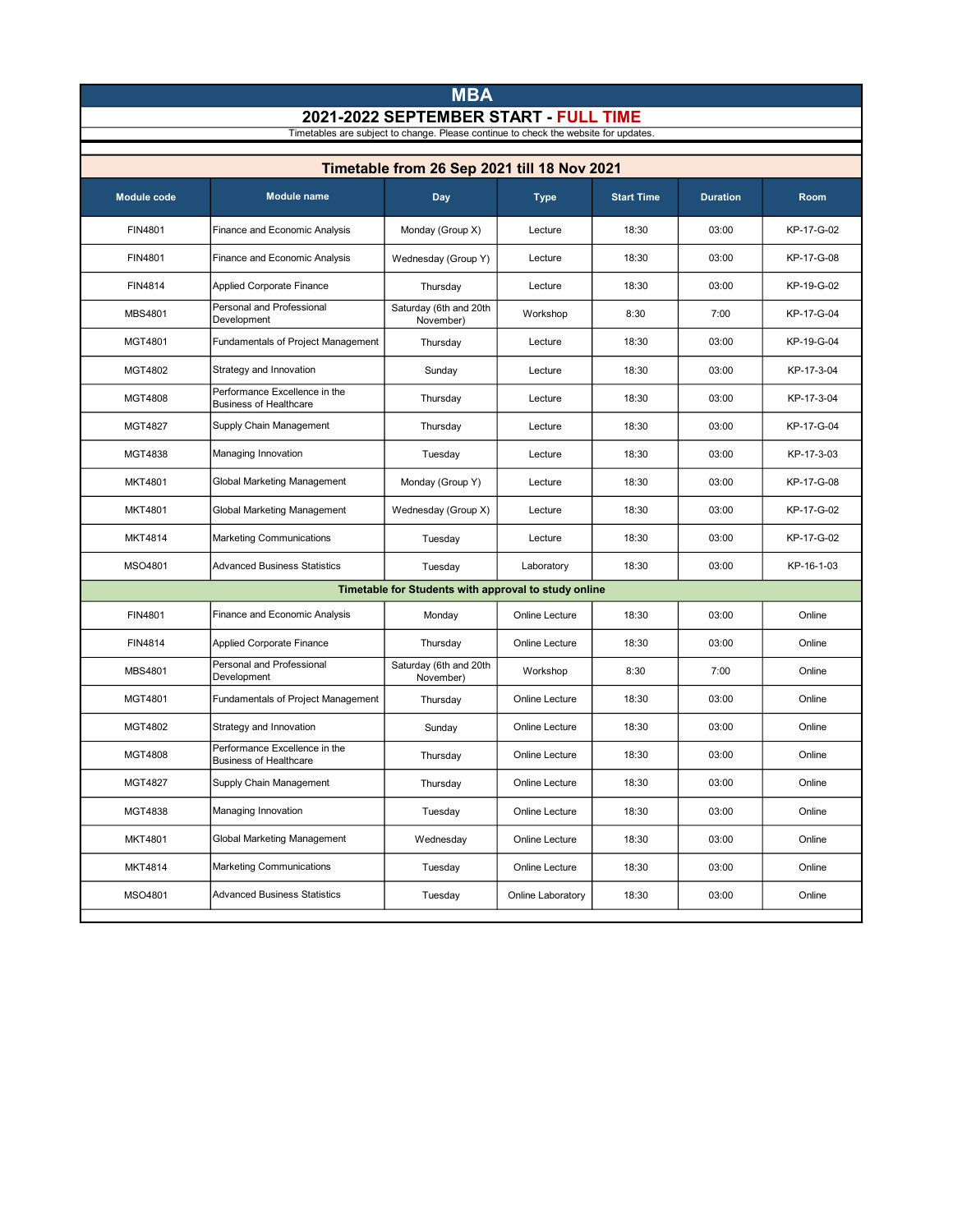|                                                                                                                              | <b>MBA</b>                                                     |                                                      |                   |                   |                 |            |  |  |
|------------------------------------------------------------------------------------------------------------------------------|----------------------------------------------------------------|------------------------------------------------------|-------------------|-------------------|-----------------|------------|--|--|
| 2021-2022 SEPTEMBER START - FULL TIME<br>Timetables are subject to change. Please continue to check the website for updates. |                                                                |                                                      |                   |                   |                 |            |  |  |
|                                                                                                                              |                                                                |                                                      |                   |                   |                 |            |  |  |
| Timetable from 21 Nov 2021 till 11 Feb 2022                                                                                  |                                                                |                                                      |                   |                   |                 |            |  |  |
| <b>Module code</b>                                                                                                           | <b>Module name</b>                                             | Day                                                  | <b>Type</b>       | <b>Start Time</b> | <b>Duration</b> | Room       |  |  |
| FIN4801                                                                                                                      | Finance and Economic Analysis                                  | Tuesday (Group X)                                    | Lecture           | 18:30             | 03:00           | KP-17-G-02 |  |  |
| FIN4801                                                                                                                      | Finance and Economic Analysis                                  | Thursday (Group Y)                                   | Lecture           | 18:30             | 03:00           | KP-17-G-08 |  |  |
| FIN4813                                                                                                                      | <b>International Finance</b>                                   | Wednesday                                            | Lecture           | 18:30             | 03:00           | KP-19-G-04 |  |  |
| FIN4814                                                                                                                      | <b>Applied Corporate Finance</b>                               | Friday                                               | Lecture           | 18:30             | 03:00           | KP-19-G-02 |  |  |
| <b>HRM4821</b>                                                                                                               | Managing and Developing People                                 | Tuesday (Group Y)                                    | Lecture           | 18:30             | 03:00           | KP-17-G-06 |  |  |
| <b>HRM4821</b>                                                                                                               | Managing and Developing People                                 | Thursday (Group X)                                   | Lecture           | 18:30             | 03:00           | KP-17-G-06 |  |  |
| MGT4801                                                                                                                      | Fundamentals of Project Management                             | Friday                                               | Lecture           | 18:30             | 03:00           | KP-19-G-04 |  |  |
| MGT4802                                                                                                                      | Strategy and Innovation                                        | Monday                                               | Lecture           | 18:30             | 03:00           | KP-17-3-04 |  |  |
| MGT4805                                                                                                                      | Applied Project Management                                     | Wednesday                                            | Lecture           | 18:30             | 03:00           | KP-19-1-05 |  |  |
| <b>MGT4808</b>                                                                                                               | Performance Excellence in the<br><b>Business of Healthcare</b> | Friday                                               | Lecture           | 18:30             | 03:00           | KP-17-3-04 |  |  |
| MGT4809                                                                                                                      | Informatics and Innovation in<br>Healthcare                    | Wednesday                                            | Lecture           | 18:30             | 03:00           | KP-17-3-05 |  |  |
| MGT4826                                                                                                                      | <b>Operations Strategy</b>                                     | Wednesday                                            | Lecture           | 18:30             | 03:00           | KP-17-G-03 |  |  |
| MGT4839                                                                                                                      | Entrepreneurship and SME<br>Management                         | Friday                                               | Lecture           | 18:30             | 03:00           | KP-17-G-07 |  |  |
| MKT4815                                                                                                                      | <b>Digital Marketing</b>                                       | Wednesday                                            | Lecture           | 18:30             | 03:00           | KP-19-G-03 |  |  |
| MSO4800                                                                                                                      | Data Analytics                                                 | Friday                                               | Laboratory        | 18:30             | 03:00           | KP-16-1-10 |  |  |
| MSO4801                                                                                                                      | <b>Advanced Business Statistics</b>                            | Wednesday                                            | Laboratory        | 18:30             | 03:00           | KP-16-1-03 |  |  |
|                                                                                                                              |                                                                | Timetable for Students with approval to study online |                   |                   |                 |            |  |  |
| FIN4801                                                                                                                      | Finance and Economic Analysis                                  | Tuesday                                              | Lecture           | 18:30             | 03:00           | Online     |  |  |
| FIN4813                                                                                                                      | <b>International Finance</b>                                   | Wednesday                                            | Online Lecture    | 18:30             | 03:00           | Online     |  |  |
| FIN4814                                                                                                                      | <b>Applied Corporate Finance</b>                               | Friday                                               | Online Lecture    | 18:30             | 03:00           | Online     |  |  |
| <b>HRM4821</b>                                                                                                               | Managing and Developing People                                 | Thursday                                             | Online Lecture    | 18:30             | 03:00           | Online     |  |  |
| MGT4801                                                                                                                      | Fundamentals of Project Management                             | Wednesday                                            | Online Lecture    | 18:30             | 03:00           | Online     |  |  |
| MGT4802                                                                                                                      | Strategy and Innovation                                        | Monday                                               | Online Lecture    | 18:30             | 03:00           | Online     |  |  |
| MGT4805                                                                                                                      | <b>Applied Project Management</b>                              | Wednesday                                            | Online Lecture    | 18:30             | 03:00           | Online     |  |  |
| MGT4808                                                                                                                      | Performance Excellence in the<br><b>Business of Healthcare</b> | Friday                                               | Online Lecture    | 18:30             | 03:00           | Online     |  |  |
| MGT4809                                                                                                                      | Informatics and Innovation in<br>Healthcare                    | Wednesday                                            | Online Lecture    | 18:30             | 03:00           | Online     |  |  |
| MGT4826                                                                                                                      | <b>Operations Strategy</b>                                     | Wednesday                                            | Online Lecture    | 18:30             | 03:00           | Online     |  |  |
| MGT4839                                                                                                                      | Entrepreneurship and SME<br>Management                         | Friday                                               | Online Lecture    | 18:30             | 03:00           | Online     |  |  |
| MKT4815                                                                                                                      | <b>Digital Marketing</b>                                       | Wednesday                                            | Online Lecture    | 18:30             | 03:00           | Online     |  |  |
| MSO4800                                                                                                                      | Data Analytics                                                 | Friday                                               | Online Laboratory | 18:30             | 03:00           | Online     |  |  |
| MSO4801                                                                                                                      | <b>Advanced Business Statistics</b>                            | Wednesday                                            | Online Laboratory | 18:30             | 03:00           | Online     |  |  |
|                                                                                                                              |                                                                |                                                      |                   |                   |                 |            |  |  |

TERM BREAK from 17 Dec 2021 till 16 Jan 2022